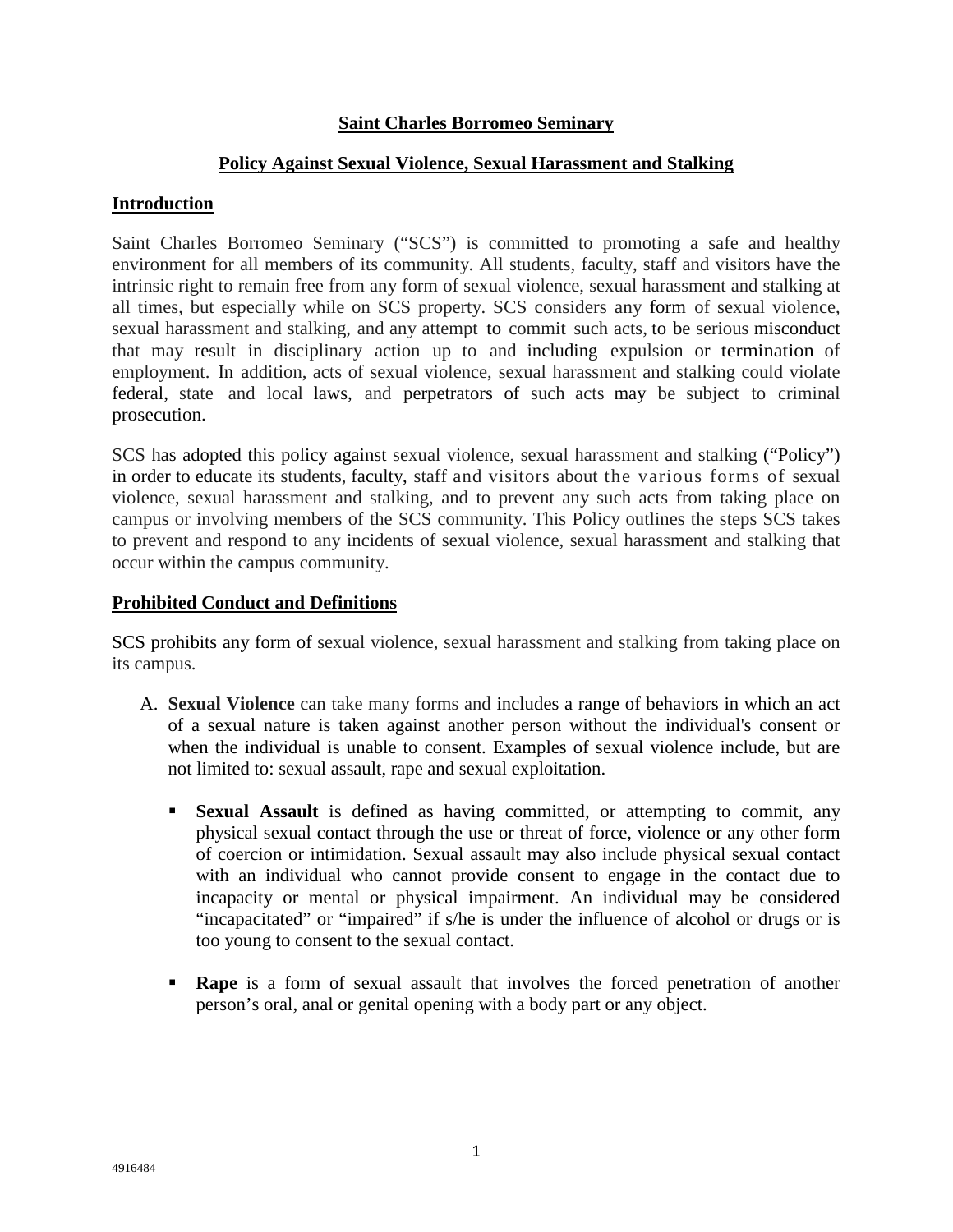**Sexual Exploitation** is an act or omission to act involving one person taking sexual advantage of another person in a non-consensual, unjust, humiliating or abusive manner, for the benefit of himself or for another individual, but not for the benefit of the victim.

**Consent** to any sexual contact must be explicitly communicated, through words or actions, by all parties involved. Consent must be informed, voluntarily and freely given by all parties. Consent may not be inferred from an individual's silence, passivity or lack of resistance, but instead must consist of an outward demonstration that an individual has freely chosen to engage in the sexual contact. Consent to any sexual contact may not be obtained through any form of coercion, intimidation and/or harassment.

An individual's consent to one form of sexual activity does not mean that s/he consents to other forms of sexual activity, nor does a current or previous dating, marital, or sexual relationship mean that an individual consents to any additional sexual activity. Assent shall not constitute consent if it is given by a person who because of youth, physical or mental disability, intoxication or other condition is unable to lawfully provide consent.

- B. **Sexual Harassment** consists of any form of unwelcome sexual conduct, including sexual advances, requests for sexual favors or any other behavior that is of a sexual nature. An individual engages in sexual harassment when s/he makes submission to such sexual conduct a term or condition of another person's employment and/or education. Sexual harassment encompasses sexual conduct that unreasonably interferes with a person's professional and/or academic performance, or creates a hostile work and/or learning environment for the individual.
- C. **Stalking** is when an individual engages in a repeated course of conduct that is directed at specific person(s) that would cause a reasonable person to fear for his or her safety or the safety of others, and/or suffer significant emotional distress. Stalking may be conducted face-to-face or through the use of electronic means such as email, the internet, social media, cellular telephones, blogs, or other similar applications and/or devices.

# **Reporting Procedures**

If you feel that you have been the victim of sexual violence, sexual harassment and/or stalking, then you are strongly encouraged to report the incident to the SCS Department of Safety and Security at 610-785-6238 immediately. Victims of sexual violence, sexual harassment and/or stalking are also strongly encouraged to preserve any evidence related to the incident. SCS encourages and recommends that all victims of sexual violence, sexual harassment and/or stalking to report the incident(s) to local law enforcement or to the District Attorney in the county in which the unlawful act took place.

All SCS employees who bear a responsibility for student welfare and/or who are in a position of authority are required to report any incident of sexual violence, sexual harassment and/or stalking that involves a SCS student, employee, faculty member or visitor to the Director of Security who will refer it to the Director of Investigations for the Archdiocese, whether or not the alleged act took place on or off campus. This reporting requirement does not apply if the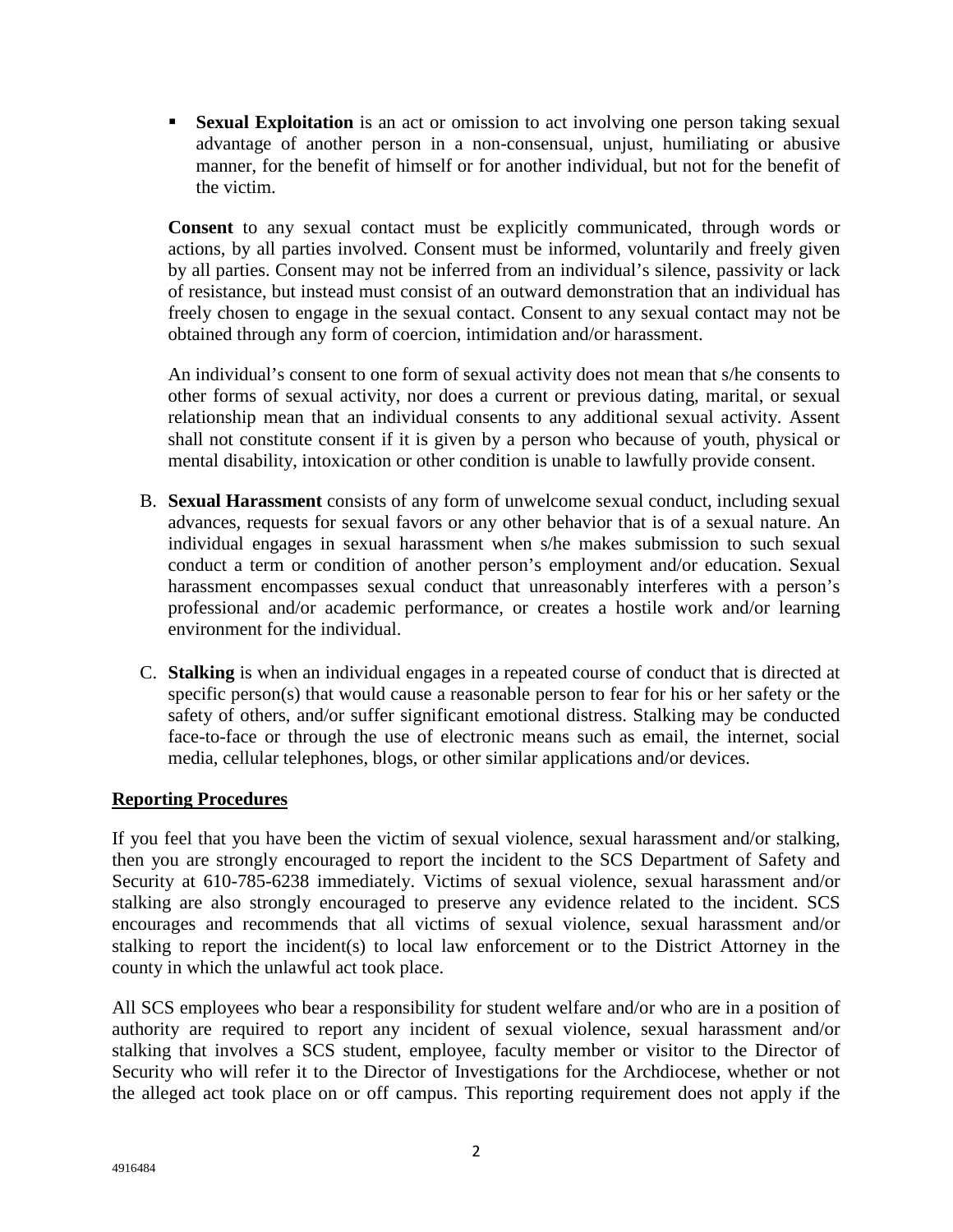individual who learns of the alleged incident is required to maintain the confidentiality of the communication by law. Additionally, employees who have been advised that they are considered "campus security authorities" under the Jeanne Clery Disclosure of Campus Security Policy and Campus Crime Statistics Act ("Clery Act") are also required to report any such incidents to the Department of Safety and Security.

All SCS personnel are expected to comply with all applicable laws with respect to the reporting of allegations of sexual abuse of minors to civil authorities and shall cooperate in any investigation that follows from the making of such a report. SCS expressly prohibits retaliation against any individual who makes a good faith report of suspected child abuse or neglect in accordance with this policy and applicable state law. In addition to mandatory reporting required by Pennsylvania law, all SCS personnel are expected to promptly report allegations of a cleric's sexual abuse of a minor to the Archdiocese of Philadelphia's Director of Investigations, unless the information is received by a priest within the Sacrament of Reconciliation. Other clerics and religious working at the SCS are expected to cooperate with the process. The Archdiocese shall take all appropriate steps to protect the good name and reputation of all persons involved in this process.

- a) Child abuse consists of a variety of wrongful acts committed upon children that include but are not limited to sexual abuse, physical injury, mental injury, and neglect. The term "child abuse" as used in this Policy shall have the same definition as set forth in the Pennsylvania Child Protective Services Law. See 23 Pa.C.S. §§ 6303 and 6304.
- b) A child is any individual under the age of 18. In all cases of suspected child abuse, mandated reporters, as defined below, are required to report the suspected abuse to ChildLine, the 24-hour statewide system operated by the Pennsylvania Department of Public Welfare to receive such reports **(1-800-932- 0313)** (toll free). In addition to the telephonic report, a CY 47 form must be submitted to the Children and Youth services in the county where the suspected abuse occurred within 48-hours of making any report to ChildLine.
	- *In all cases of suspected child abuse, Pennsylvania law and Archdiocesan policy state that mandated reporters are required to:*
		- Immediately call ChildLine toll free at **1-800-932-0313.**
		- Within 48-hours of the telephonic report, submit a CY 47 (Appendix F) to the Children and Youth services in the county where the suspected abuse occurred. A CY-47 may be completed electronically at <https://www.compass.state.pa.us/CWIS>
		- Notify the person in charge of the institution, unless that person is the suspected abuser. If the person in charge of the institution is the suspected abuser, then the mandated reporter must contact the Archdiocesan Office of Investigations toll free at 1-888-930-9010.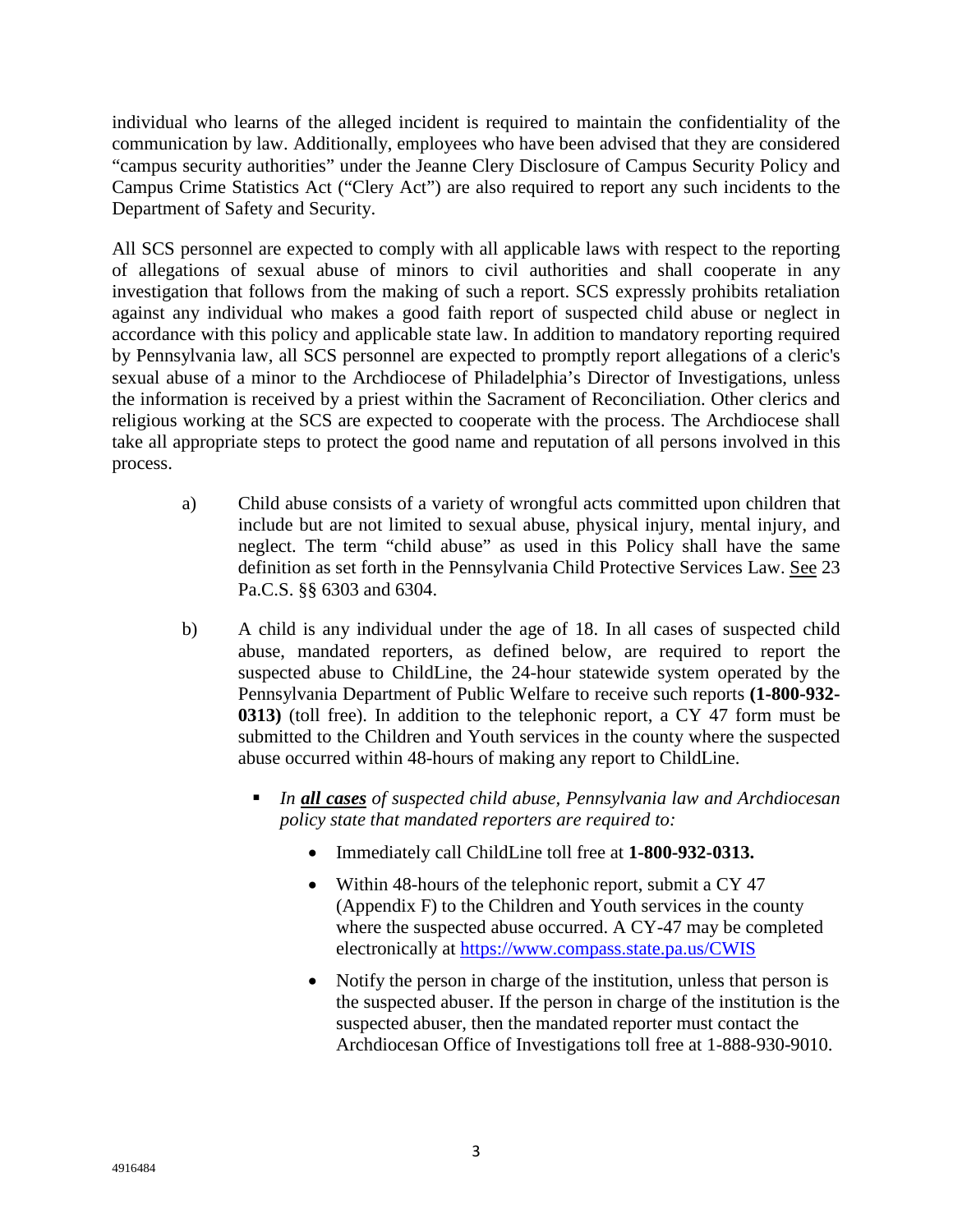*In cases where the suspected abuser is a member of the clergy or is a Church official, employee or volunteer:*

- Immediately Call ChildLine toll free at **1-800-932-0313.**
- Within 48-hours of the telephonic report, submit a CY 47 (Appendix F) to the Children and Youth services in the county where the suspected abuse occurred. A CY-47 may be completed electronically at<https://www.compass.state.pa.us/CWIS>
- Notify the person in charge of the institution, unless they are the suspected abuser.
- The person in charge of the institution must notify the Archdiocesan Office of Investigations toll free at 1-888-930-9010. If the person in charge of the institution is the suspected abuser the mandated reporter must contact the Office of Investigations.

You may also contact the Office of Investigations by writing to:

Office of the Director of Investigations 222 North 17th Street Philadelphia, PA 19103

It is Archdiocesan policy to immediately refer any conduct that could constitute a crime (such as suspected child abuse) to law enforcement. Victims reporting abuse will be assigned a Victim Assistance Coordinator to work with them who will explain available mental health services.

- c) Mandated reporters.--The following adults shall make a report of suspected child abuse, subject to subsection (b), if the person has reasonable cause to suspect that a child is a victim of child abuse<sup>[1](#page-3-0)</sup>:
	- (1) A person licensed or certified to practice in any health-related field under the jurisdiction of the Department of State.
	- (2) A medical examiner, coroner or funeral director.
	- (3) An employee of a health care facility or provider licensed by the Department of Health, who is engaged in the admission, examination, care or treatment of individuals.
	- (4) A school employee.

l

<span id="page-3-0"></span> $1$  23 Pa.C.S. § 6311(a).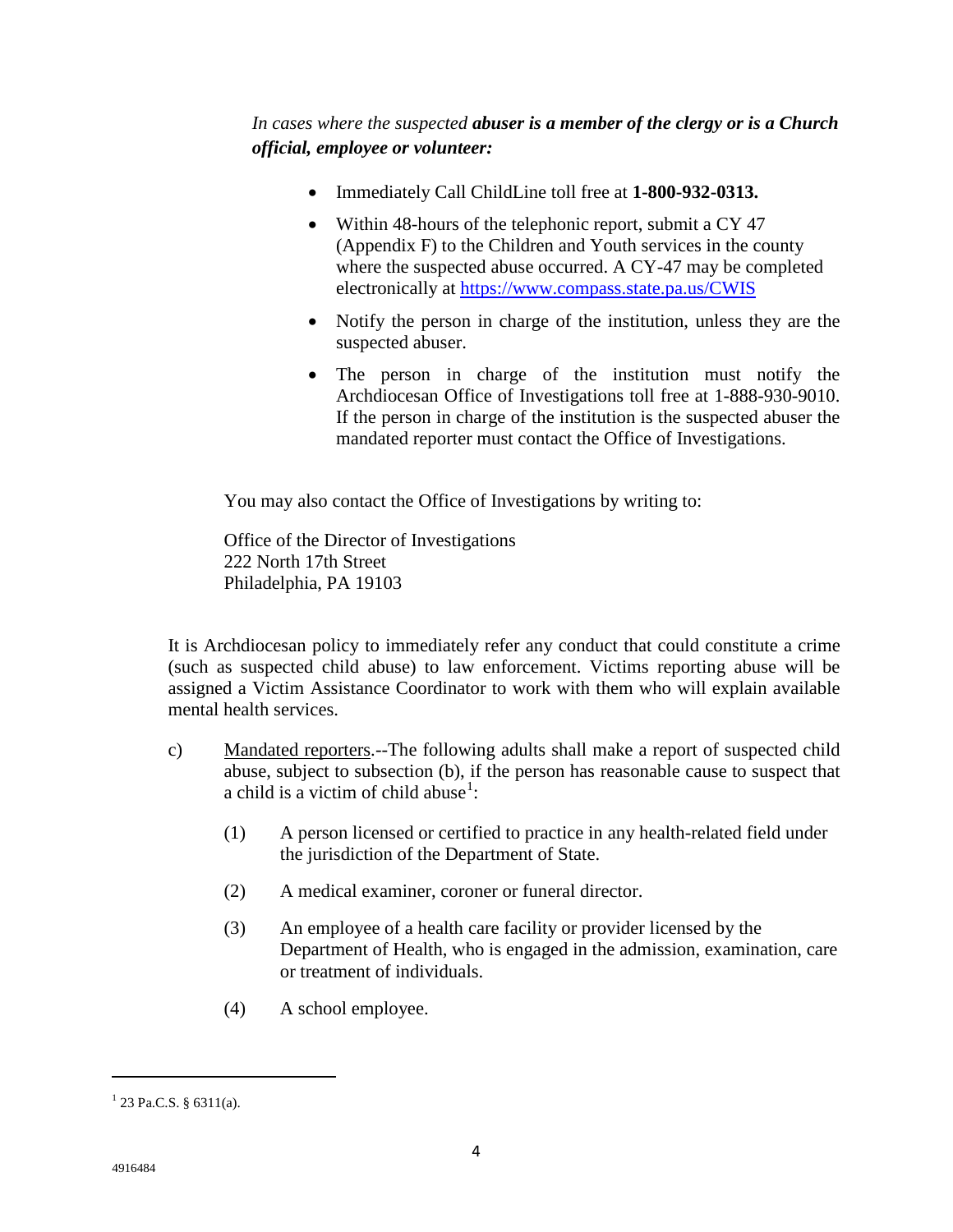- (5) An employee of a child-care service who has direct contact with children in the course of employment.
- (6) A clergyman, priest, rabbi, minister, Christian Science practitioner, religious healer or spiritual leader of any regularly established church or other religious organization.
- (7) An individual paid or unpaid, who, on the basis of the individual's role as an integral part of a regularly scheduled program, activity or service, accepts responsibility for a child.
- (8) An employee of a social services agency who has direct contact with children in the course of employment.
- (9) A peace officer or law enforcement official.
- (10) An emergency medical services provider certified by the Department of Health.
- (11) An employee of a public library who has direct contact with children in the course of employment.
- (12) An individual supervised or managed by a person listed under paragraphs (1), (2), (3), (4), (5), (6), (7), (8), (9), (10) and (11), who has direct contact with children in the course of employment.
- (13) An independent contractor.
- (14) An attorney affiliated with an agency, institution, organization or other entity, including a school or regularly established religious organization that is responsible for the care, supervision, guidance or control of children.
- (15) A foster parent.

If any other member of the SCS community, such as students or visitors, learns of such an incident involving a minor, they are also encouraged to report the matter to ChildLine. This reporting requirement does not apply where the SCS employee is a priest and he learned about the alleged abuse in the course of a confidential communication.

The Department of Safety and Security will take every measure possible to ensure that it responds to all complaints of sexual violence, sexual harassment and/or stalking promptly and thoroughly. Any individual who feels that his or her complaint did not receive a prompt and/or adequate response should contact the Office or the Rector at (610) 785-6200.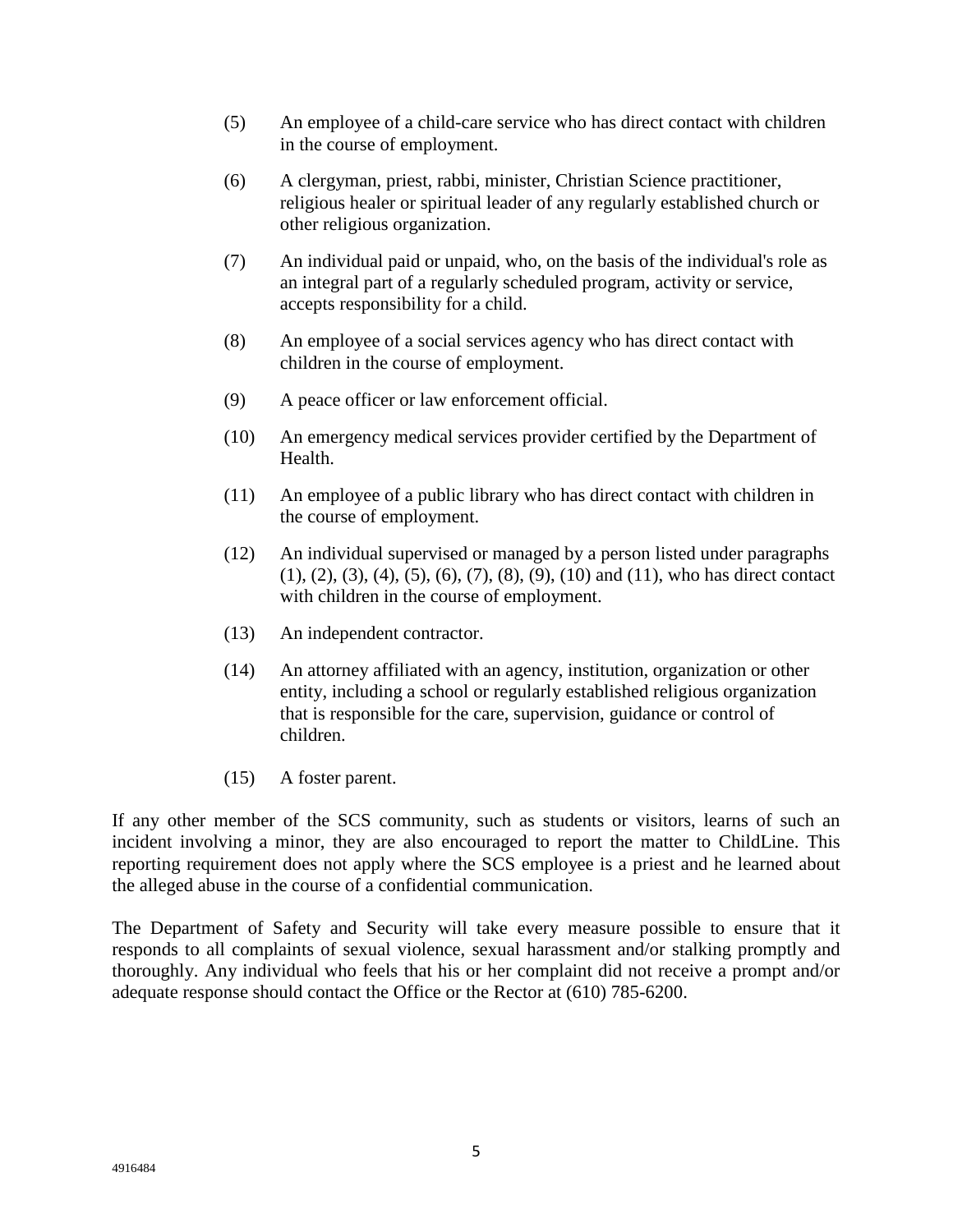# **Rights of Complainants and Confidentiality**

At the time a report is made to SCS, the complaint need not specify the course of action that s/he wishes SCS to take in response to his or her complaint. SCS supports a complainant's right to report an alleged incident of sexual violence, sexual harassment and/or stalking to either the Department of Safety and Security or local law enforcement. SCS is committed to providing the complainant with an environment in which s/he feels safe and free to make an informed choice among the available options and services. As such, complainants may contact SCS counselors, clergy and/or health care personnel who will respect the complainant's confidentiality and anonymity in accordance with their professions and to the extent permitted by law.

When a complaint of sexual violence, sexual harassment and/or stalking is made, SCS will make every effort to maintain the confidentiality of the complainant to the extent permitted by law. While SCS may be able to maintain the confidentiality of the complainant in some instances, it may be required to disclose the fact that such an incident took place for statistical reporting in accordance with the requirements of the Clery Act and other applicable laws. Complainants should be aware that their desire to maintain confidentiality may limit SCS's ability to conduct a thorough investigation, and to pursue disciplinary action against the alleged perpetrator.

# **Policy Against Retaliation and Making of False Reports**

SCS expressly prohibits retaliation against any student, faculty, staff and/or visitor who makes a good faith report of sexual violence, sexual harassment and/or stalking in violation of this Policy. Members of the campus community who take any adverse action against, intimidate, threaten or otherwise engage in any act of retaliation against someone who has made a good faith report under this Policy will be subject to disciplinary action, up to and including termination of their employment or expulsion from SCS.

Additionally, SCS prohibits members of the campus community from making a false report of a violation of this Policy. Members of the campus community who knowingly and intentionally make a false report of an alleged act of sexual violence, sexual harassment and/or stalking in violation of this Policy will be subject to disciplinary action, up to and including termination of their employment or expulsion from SCS.

## **Resources for Victims of Sexual Violence, Sexual Harassment and Stalking**

| SCS Department of Safety and Security | 610-785-6238 |
|---------------------------------------|--------------|
| Office of the Rector                  | 610-785-6200 |
| ChildLine                             | 800-932-0313 |
| Lower Merion Police Department        | 610-649-1000 |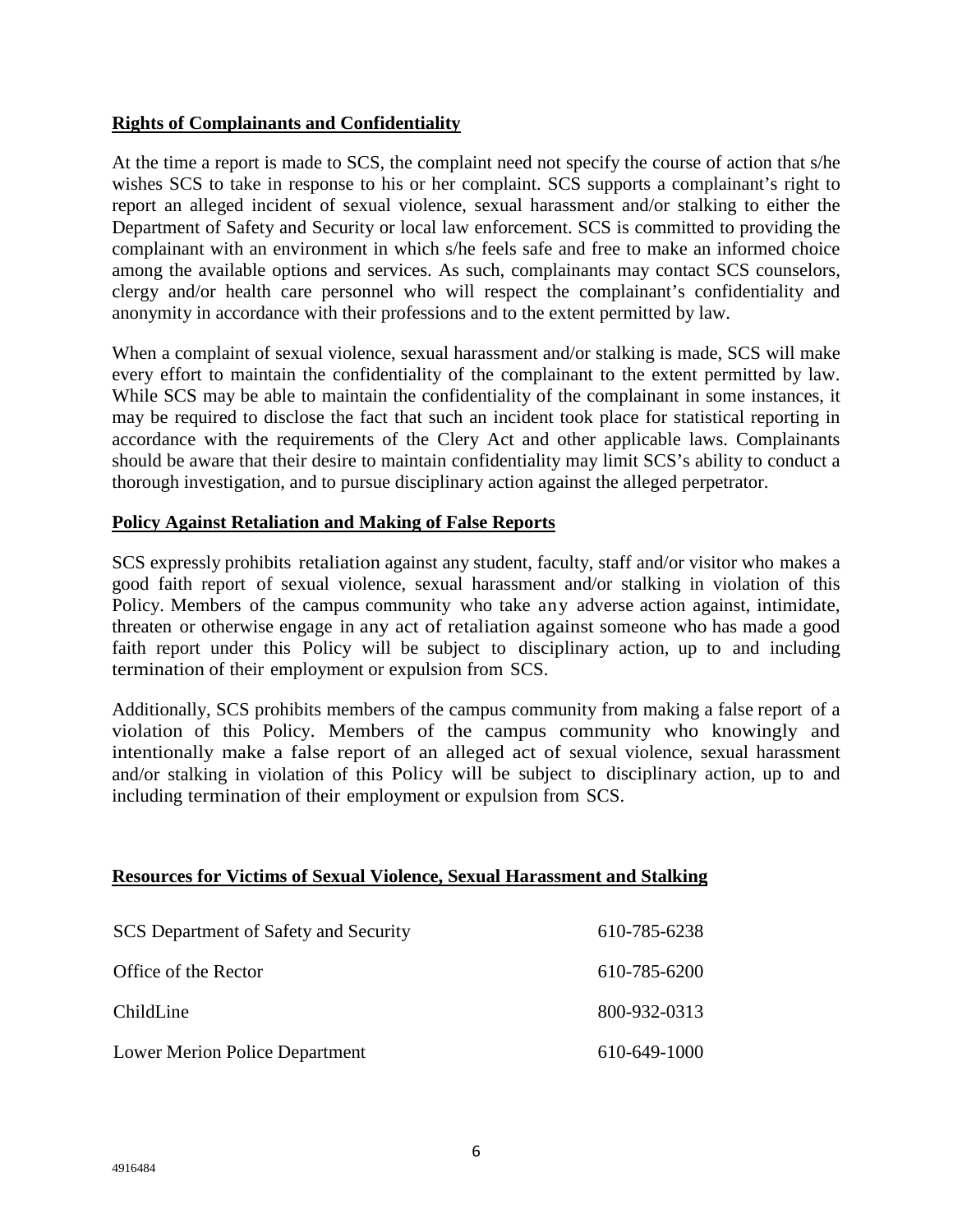| Victim's Assistance Unit, Montgomery County District<br>Attorney | 610-278-3144                 |
|------------------------------------------------------------------|------------------------------|
| Montgomery County Rape Crisis Hotline                            | 610-277-5200<br>888-521-0983 |
| Montgomery County Office of Children and Youth                   | 610-278-5800                 |
| Women's Center of Montgomery County                              | 800-773-2424                 |